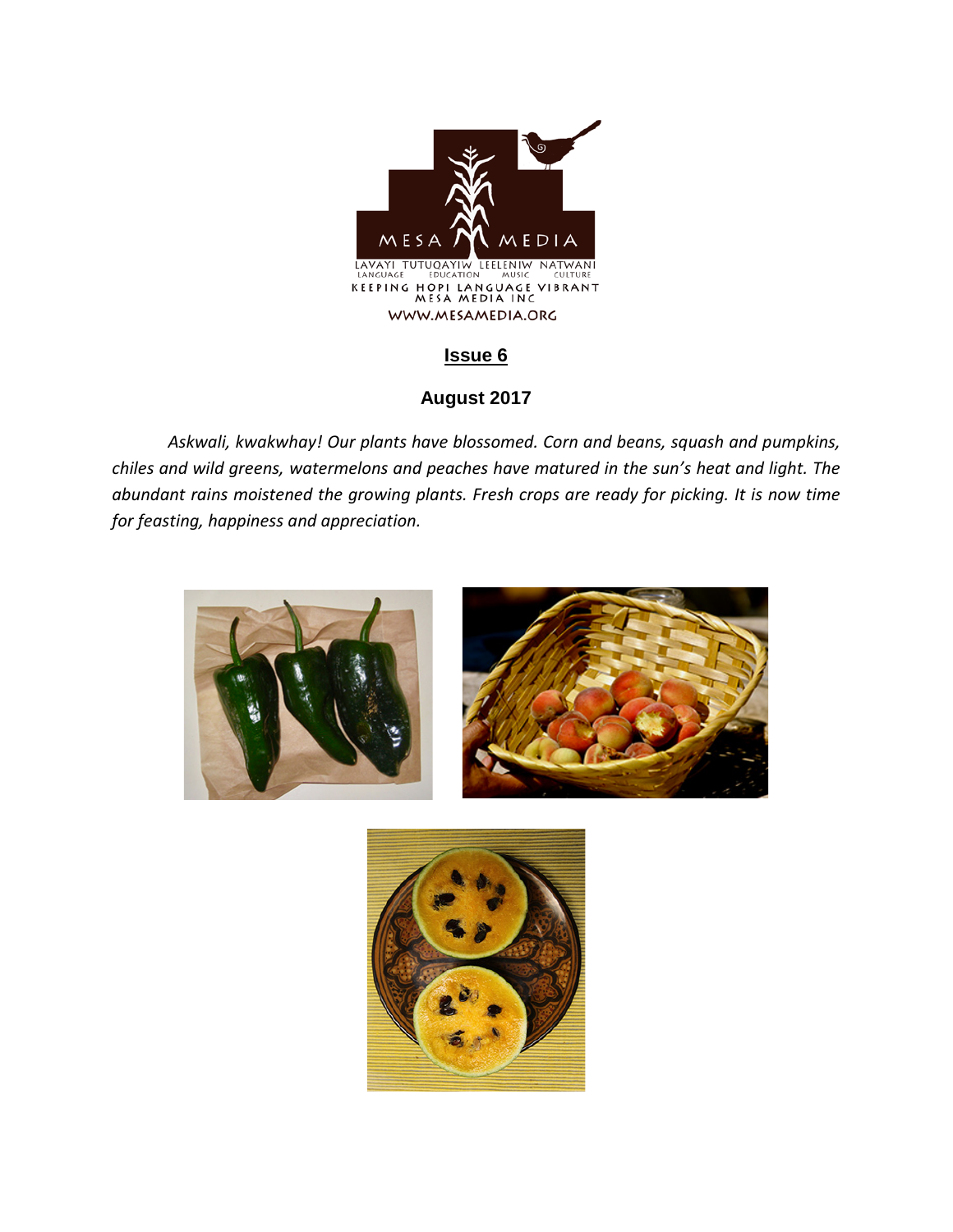# **HIMU HINIWMA? WHAT'S NEW?**



**A photography and PhotoShop workshop -** presented by Peter Bungart and Valérie Martin – introduced 5 Hopi youth to the art of taking photos and the skills of graphic design. In a series of sessions taking place over the summer every other Friday at the First Mesa Youth Center, these talented young people developed an eye for photo composition, light and color, literally taking hundreds of pictures. They also learned how to edit their pictures, selecting and using tools in PhotoShop. The final product was the creation of Hopi language flashcards using their favorite photos.

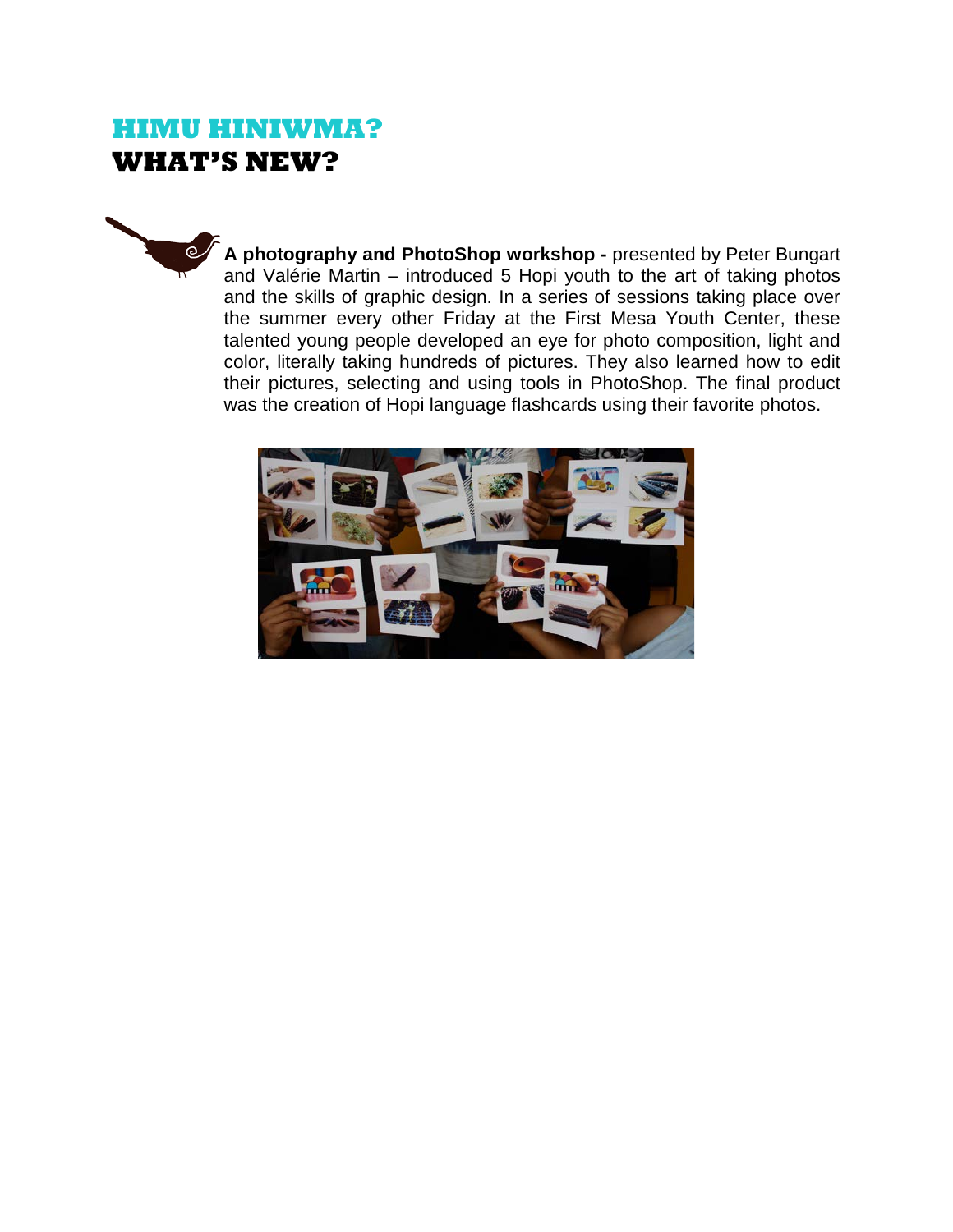

**A fieldtrip to the NAU Cline library on July 14** provided a rare glimpse of old Hopi photos preserved in the archives. Peter Runge, director of the Special Collections at the Cline Library, led the group of young Hopi photographers for a tour of the Special Collections Library.





**An intergenerational workshop on June 17** was hosted by Anita Poleahla. There, Roanna Kagenveama shared her knowledge with a group of young ladies in a hands-on experience: the group made kutuki (parched corn), following Roanna's instructions in the Hopi language.



**On June 24, a gathering with 10 young ladies** was hosted by Loretta Goldtooth and her mother in Moenkopi. Speaking Hopilavayi, Joannie Takala shared a recipe on the art of making sakwasiwviqaviki (a blue corn onion tortilla). Loretta and Joannie guided the young ladies to mix the dough, cook and serve their production with beans. Everybody then joined in for a feast!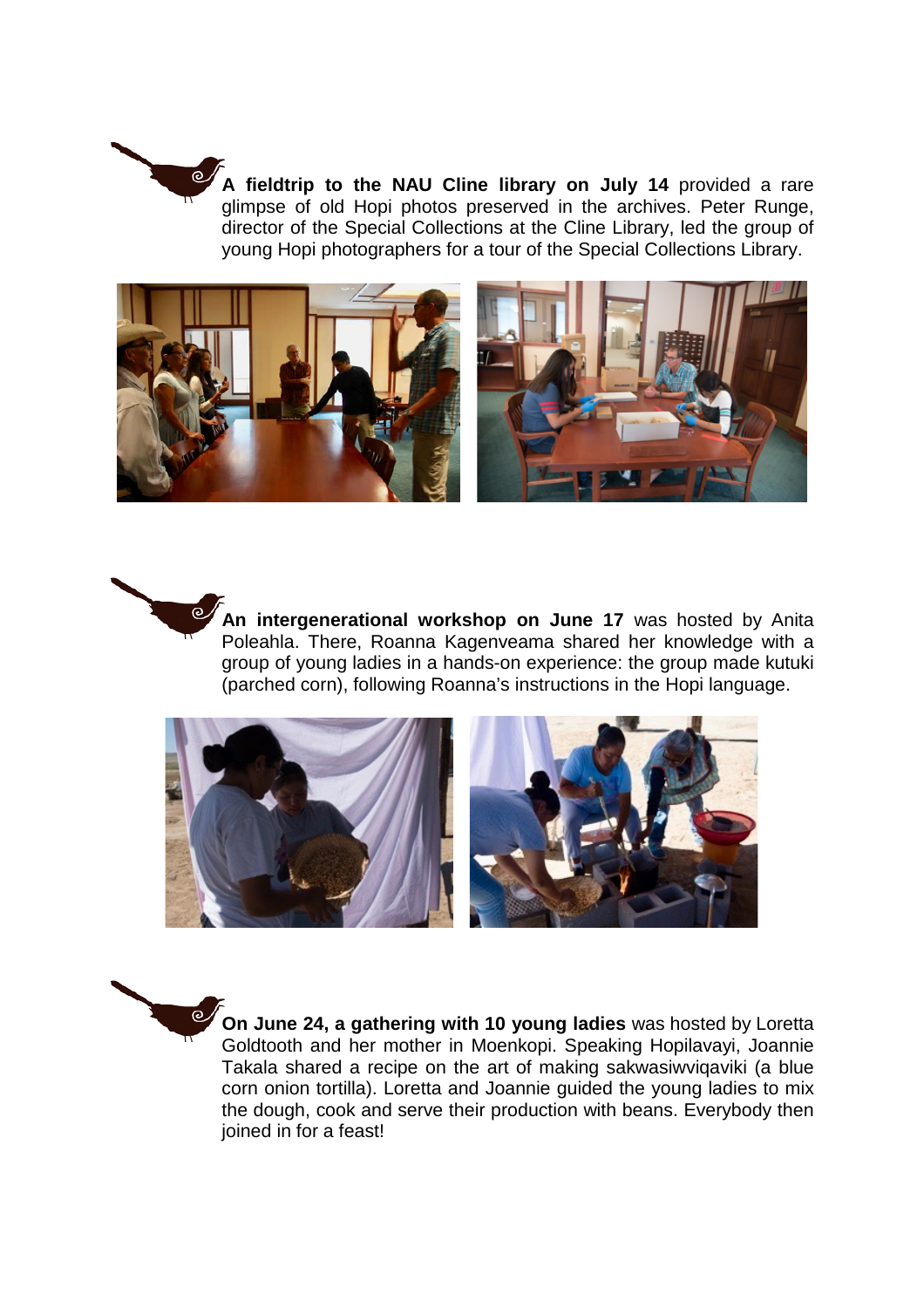

**On July 20 during a Hopi language session at the Supawlavi Youth Center,** Anita Poleahla showed *Itam Hopiyu'a'atotani a* Mesa Media DVD. She then led the youth to say the sounds of the Hopi alphabet, build simple Hopi sentences and understand basic grammar.

# **NAAT AW TUMALA'YYUNGWA: IN PROGRESS:**

- The **Hopi language app** on food and agriculture will be ready in December.
- **Natwanit pu' nöösiwqat, itaa tuwiy öqalantotani**: Creating a Resilient Food System in Hopi Communities.
- **Tiny Books**, a multi intelligences learning approach to Hopilavayi learning. The first in this series of …Readers is available for purchase.

*For more information:* https://www.mesamedia.org/contact-us/



- **Hopi language speakers**, to record their voices for the new language application. For more information, contact Anita @ 928-737-2255
- $\triangleright$  Art work for the 2018 Hopiyaasangwni, the 2018 Calendar.